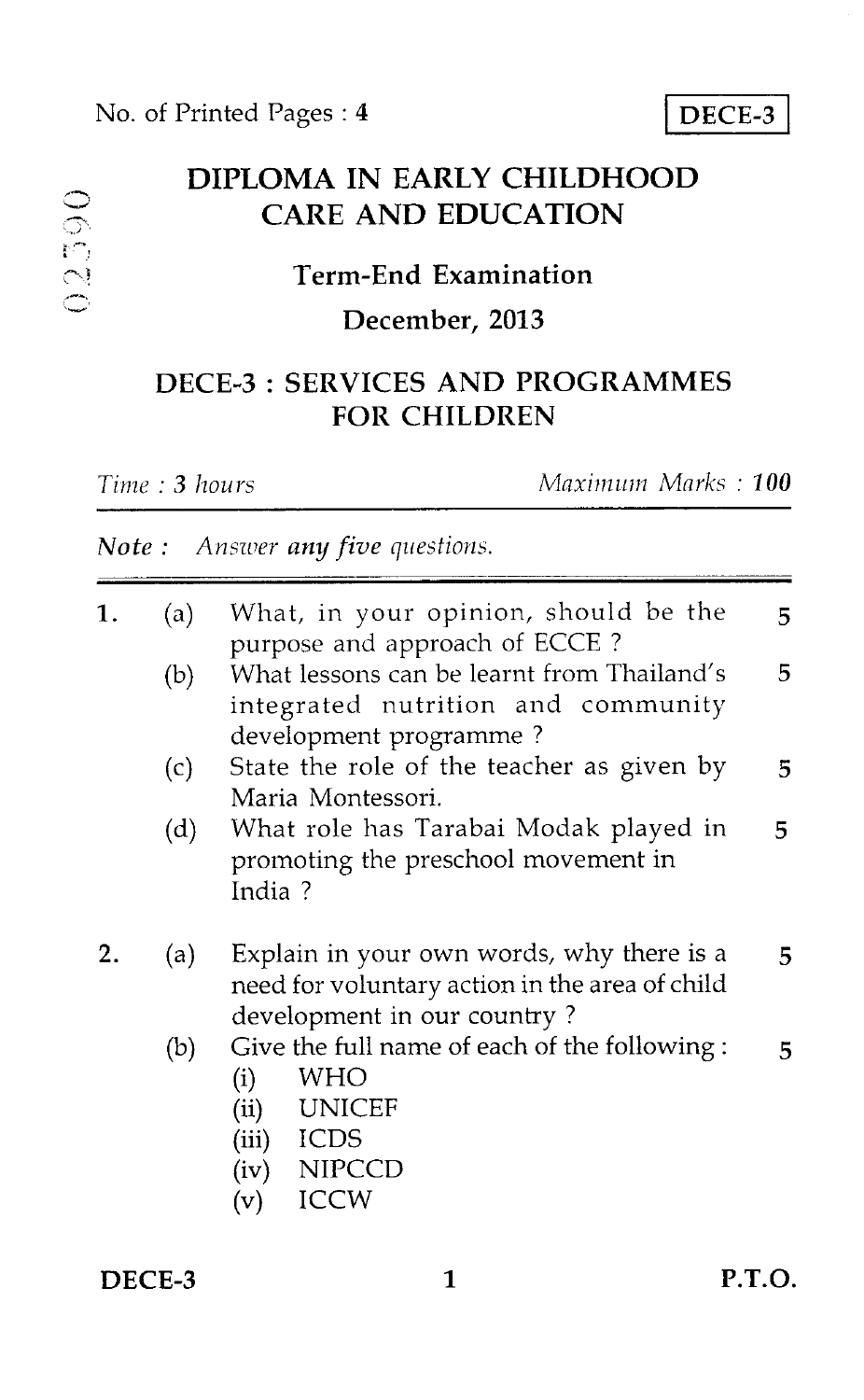|    | (c)                                                                                                                                       | What are the unique features of 'SOS'<br>villages?                                                               | 5             |  |  |
|----|-------------------------------------------------------------------------------------------------------------------------------------------|------------------------------------------------------------------------------------------------------------------|---------------|--|--|
|    | (d)                                                                                                                                       | Give outline of services provided by any one<br>international voluntary organisation<br>working for children.    | 5             |  |  |
| 3. | (a)                                                                                                                                       | "Raju is deaf? There is no point in talking to him".<br>Do you agree with this statement?                        | $\frac{2}{8}$ |  |  |
|    | (b)                                                                                                                                       | Give reasons to support your answer.                                                                             |               |  |  |
|    | (c)                                                                                                                                       | Suggest other measures which would help<br>Raju.                                                                 | 10            |  |  |
| 4. | (a)                                                                                                                                       | Explain steps involved in organizing group<br>discussion.                                                        | 10            |  |  |
|    | (b)                                                                                                                                       | State in what ways role play is different<br>from a drama?                                                       | 5             |  |  |
|    | (c)                                                                                                                                       | When can role play be used as a good<br>method of communication?                                                 | 5             |  |  |
| 5. | Explain the management process as applicable to<br>any child care centre or a programme involved in<br>delivery of services for children. |                                                                                                                  |               |  |  |
| 6. | (a)                                                                                                                                       | What are the main features of ICDS<br>programme which make it different from<br>earlier programmes for children? | 5             |  |  |
|    | (b)                                                                                                                                       | Explain problems associated with successful<br>implementation of the ICDS programme.                             | 15            |  |  |
| 7. | (a)                                                                                                                                       | Discuss in brief the causes of behaviour<br>difficulties in young children.                                      | 5             |  |  |
|    | (b)                                                                                                                                       | Explain types of behaviour difficulties in<br>children with the help of suitable examples.                       | 15            |  |  |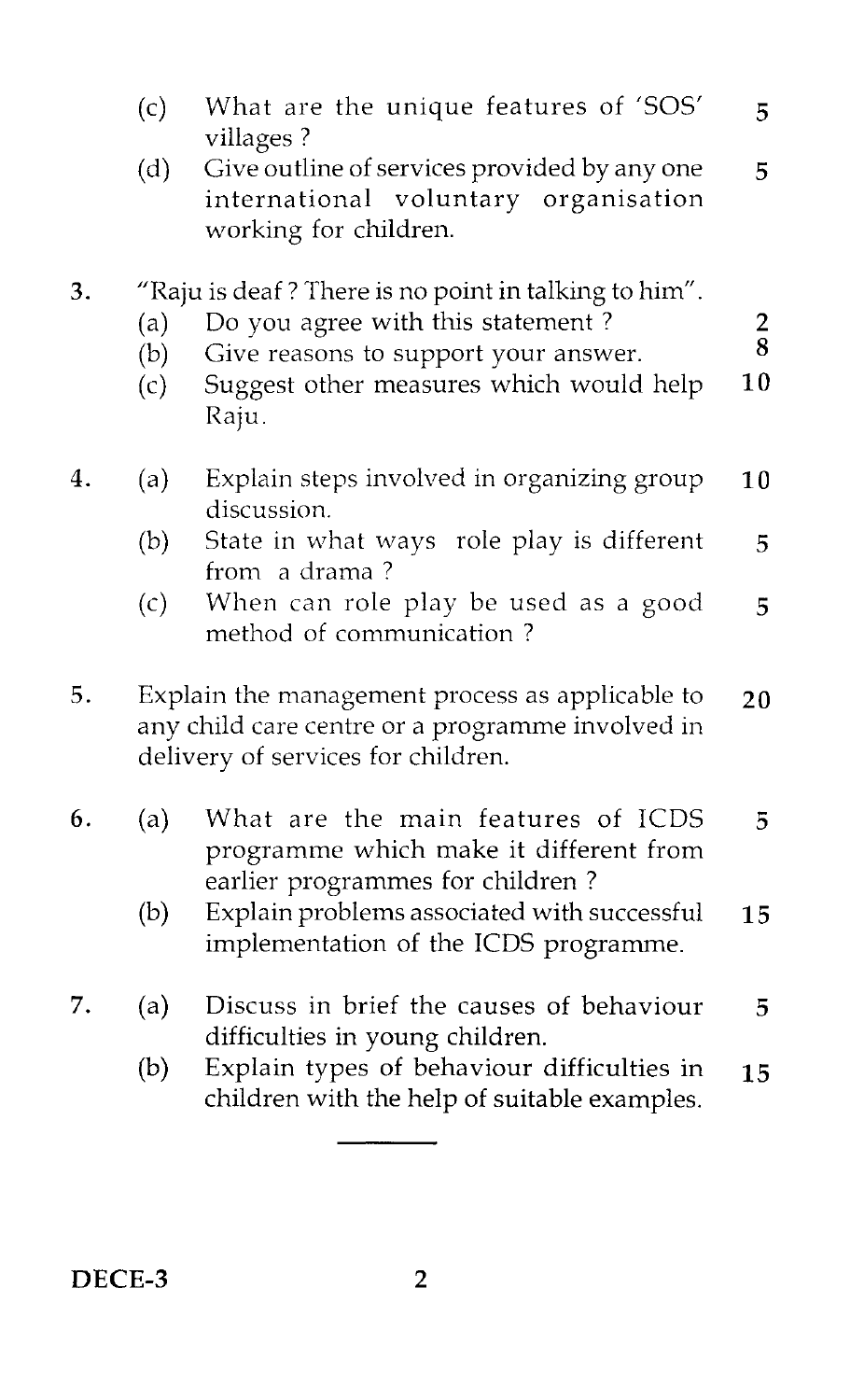# प्रारंभिक बाल्यावस्था देखभाल एवं शिक्षा में डिप्लोमा

# सत्रांत परीक्षा

# दिसम्बर, 2013

डी.ई.सी.ई.-3: बच्चों के लिए सेवाएँ एवं कार्यक्रम

समय : 3 घण्टे

अधिकतम अंक : 100

**नोट : किन्हीं पाँच** प्रश्नों के उत्तर दीजिए।

| 1. | (a) | आप को राय में ई.सी.सी.ई. का लक्ष्य और दृष्टिकोण           | 5 |
|----|-----|-----------------------------------------------------------|---|
|    |     | क्या होना चाहिए ?                                         |   |
|    | (b) | थाइलैंड के समेकित पोषण और समुदाय विकास कार्यक्रम          | 5 |
|    |     | से क्या शिक्षा ग्रहन की जा सकती है?                       |   |
|    | (c) | मारीया मोटेसरी द्वारा वर्णित 'शिक्षिका को भूमिका बताइए।   | 5 |
|    | (d) | भारत में शालापूर्व आंदोलन को बढ़ावा देने में ताराबाई      | 5 |
|    |     | मोदक को भूमिका का वर्णन कोजिए।                            |   |
| 2. | (a) | हमारे देश में बाल विकास के क्षेत्र में स्वयंसेवी कार्य की | 5 |
|    |     | ज़रूरत क्यों है, अपने शब्दों में स्पष्ट कोजिए।            |   |
|    | (b) | निम्नलिखित प्रत्येक का पूरा नाम बताइए।                    | 5 |
|    |     | डब्ल्यू.एच.ओ.<br>(i)                                      |   |
|    |     | यू.एन.आई.सी.ई.एफ.<br>(ii)                                 |   |
|    |     | आई.सी.डी.एस.<br>(iii)                                     |   |
|    |     | (iv) एन.आई.पी.सी.सी.डी.                                   |   |
|    |     | आई.सी.सी.डब्ल्यू.<br>(v)                                  |   |
|    |     |                                                           |   |

3

#### DECE-3

P.T.O.